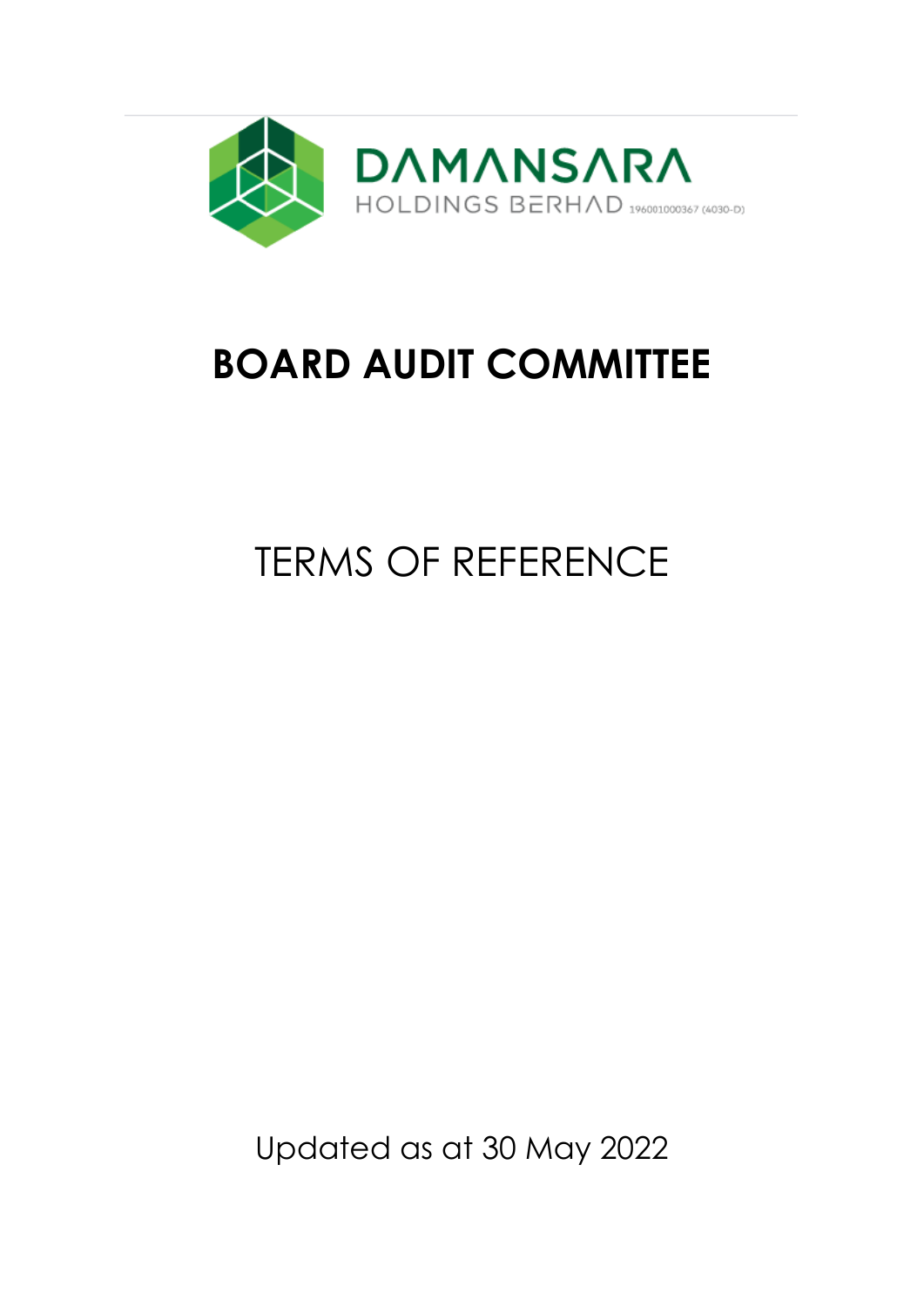#### **BOARD AUDIT COMMITTEE**

#### **TERMS OF REFERENCE**

#### **1. Purpose**

The Board Audit Committee ("BAC") is established as a committee of the Damansara Holdings Berhad's ("DBHD" or "Company") Board of Directors ("the Board') with the following primary objectives:

- (a) To assist the Board in fulfilling its statutory and fiduciary responsibilities of monitoring the DBHD Group of Companies' ("Group") management of financial risk processes, and accounting and financial reporting practices.
- (b) To review the Group's business process, the quality of the Group accounting function, financial reporting and the system of internal controls.
- (c) To enhance the independence of both the external and internal audit functions by providing direction to and oversight of these functions on behalf of the Board.
- (d) To assist the Board in ensuring that an effective ethics program is implemented across the Group, and monitor compliance with established policies and procedures

#### **2. Composition and Appointment**

- (a) The BAC shall be appointed by the Directors amongst its members of no fewer than three (3) members, all of whom shall be Non-Executive Directors, with a majority of them being Independent Directors defined below:
	- (i) is not, and has not been within the last three (3) years and is not an officer\* of the Company or its related corporation;
	- (ii) is not a major shareholder of the Company or its related corporation;
	- (iii) is not a relative of any Executive Director, officer or major shareholder of the Company or its related corporation ("relative" means the spouse, parent, brother, sister, child, including adopted or step child, and the spouse of such brother, sister or child);
	- (iv) is not acting as a nominee or representative of any Executive Director or major shareholder of the Company or its related corporation;
	- (v) is not engaged as a professional adviser by the Company or its related corporation [as prescribed by Bursa Malaysia Securities Berhad ("Bursa Securities")] either personally or through a firm or company of which he is a partner, director or major shareholder; or has not been engaged in any transaction with the Company or its related corporation, whether by himself or with other persons or through a firm or company of which he is a partner, director or major shareholder, as the case may be, engaged in any transaction with the Company or its related corporation under such circumstances as prescribed by Bursa Securities;
	- (vi) has not served as an independent director in any one or more of the Company and its related corporation for a cumulative period of more than 12 years from the date of his first appointment as an independent director.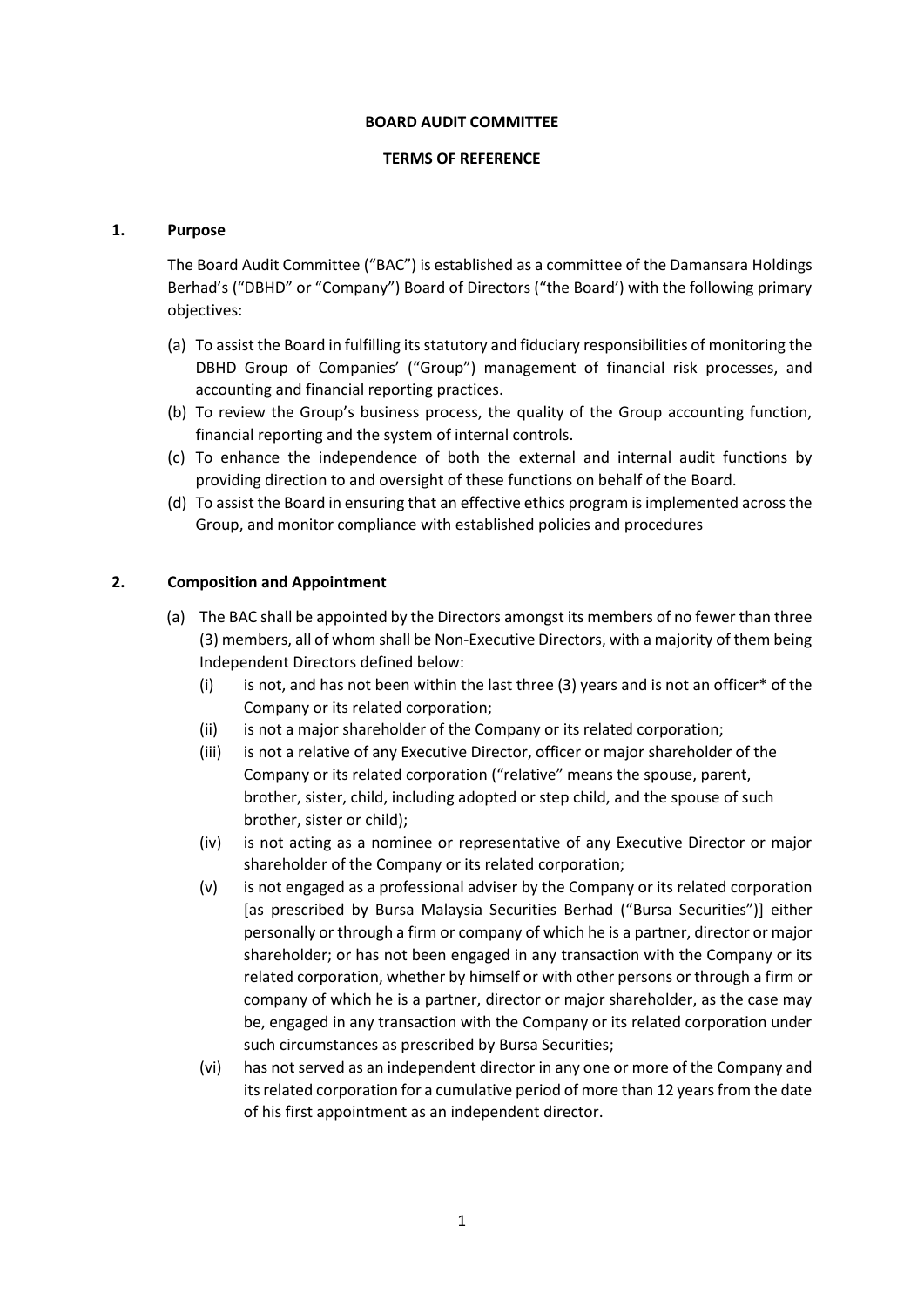*Note:-*

*\* For this purpose, "officer" has the meaning given in Section 2 of the Companies Act 2016 ("CA2016) but excludes a director who has served as an independent director in any the Company for a cumulative period of less than 12 years.*

*Definition of "officer" in Section 2 of CA2016 – "officer", in relation to a corporation, includes-*

- *(a) any director, secretary or employee of the corporation;*
- *(b) a receiver and manager of any part of the undertaking of the corporation appointed under a power contained in any instrument; and*
- *(c) any liquidator of a company appointed in a voluntary but does not include –*
	- *(i) any receiver who is not also a manager;*
	- *(ii) any receiver and manager appointed by the Court; or*
	- *(iii) any liquidator appointed by the Court or by the creditors.*
- (b) The BAC shall include at least one member who:
	- (i) must be a member of the Malaysian Institute of Accountants ("MIA"); or
	- (ii) if he is not a member of the MIA, he must have at least three (3) years' working experience and:
		- he must have passed the examinations specified in Part I of the First Schedule of the Accountants Act, 1967; or
		- he must be a member of one of the association of accountants specified in Part II of the First Schedule of the Accountants Act, 1967; or
		- fulfils such other requirements as prescribed or approved by Bursa Securities.

However, all members of the BAC should be financially literate.

- (c) All members of the BAC should be financially literate and have the ability:
	- (i) to read and understand financial statements, including a company's statement of financial position, statement of comprehensive income, and cash flow statement;
	- (ii) to analyse financial statements and ask pertinent questions about the Company's operations against internal controls and risk factors; and
	- (iii) to understand and interpret the application of approved accounting standards and other related requirement.
- (d) No alternate Director shall be appointed as a member of the BAC.
- (e) The Chairman of the Board is not a member of the BAC
- (f) The members of the BAC shall elect from among their number a Chairman who is independent and non-executive.
- (g) If a member of the BAC resigns, deceases or for any other reason ceases to be a member with the result that the number of members is reduced below three (3), the Board shall, within three (3) months of the event, appoint such number of new members as may be required to make up the minimum number of three (3) members.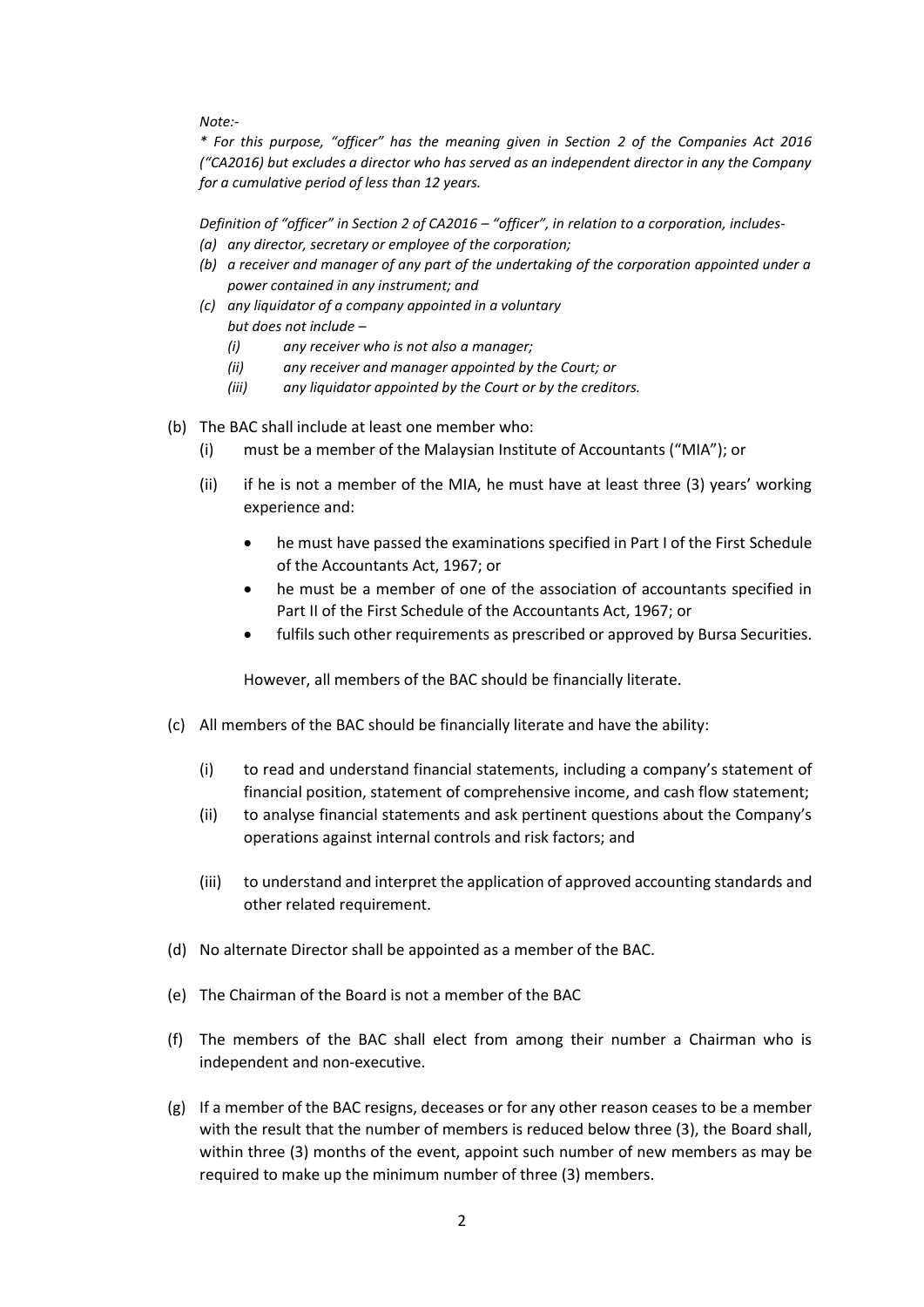- (h) A former partner of the external audit firm\* of DBHD to observe a cooling-off period of at least 3 years before being appointed as a member of the BAC.
- (i) The Board shall review the term of office and performance of the BAC members at least once every three (3) years.

#### *Note:-*

*\* This applies to all partners of the audit firm and/or the affiliate firm (including those providing advisory services, tax consulting etc.)*

#### **3. Authority**

The BAC is authorised by the Board, and at the cost of the Company, to carry out the following:

- (a) investigate any activity within the Terms of Reference of the BAC;
- (b) have resources which are reasonably required to enable it to perform its duties;
- (c) have full and unrestricted access to any information pertaining to the Company or the Group;
- (d) have direct communication channels with the external auditors and person(s) carrying out the internal audit function or activity;
- (e) obtain independent professional or other advice and invite outsiders with relevant experience to attend, if necessary;
- (f) convene meetings with the external auditors, the internal auditors or both, excluding the attendance of other Directors and employees of the Company, whenever deemed necessary;
- (g) meet regularly, with due notice of issues to be discussed and record its conclusions in discharging its duties and responsibilities; and
- (h) the Chairman of the BAC should engage on continuous basis with senior management including Executive Directors, Group Managing Director ("GMD") / Group Executive Officer ("GCEO"), Group Chief Financial Officer ("GCFO"), Head of Internal Audit and the External Auditors in order to be kept informed of matters affecting the Company.

#### **4. Duties and Responsibilities**

The duties of the BAC shall be to review the following and report the same to the Board:

- (a) Any matters concerning the appointment or recommendation of the External Auditors, the audit fee and any question of resignation or dismissal. In assessing the suitability, objectivity and independence of the External Auditors, the BAC shall consider the information presented in the Annual Transparency Report of the Audit Firm.
- (b) The nature and scope of the audit plan by the external auditors before commencement and ensure coordination where more than one audit firm are involved;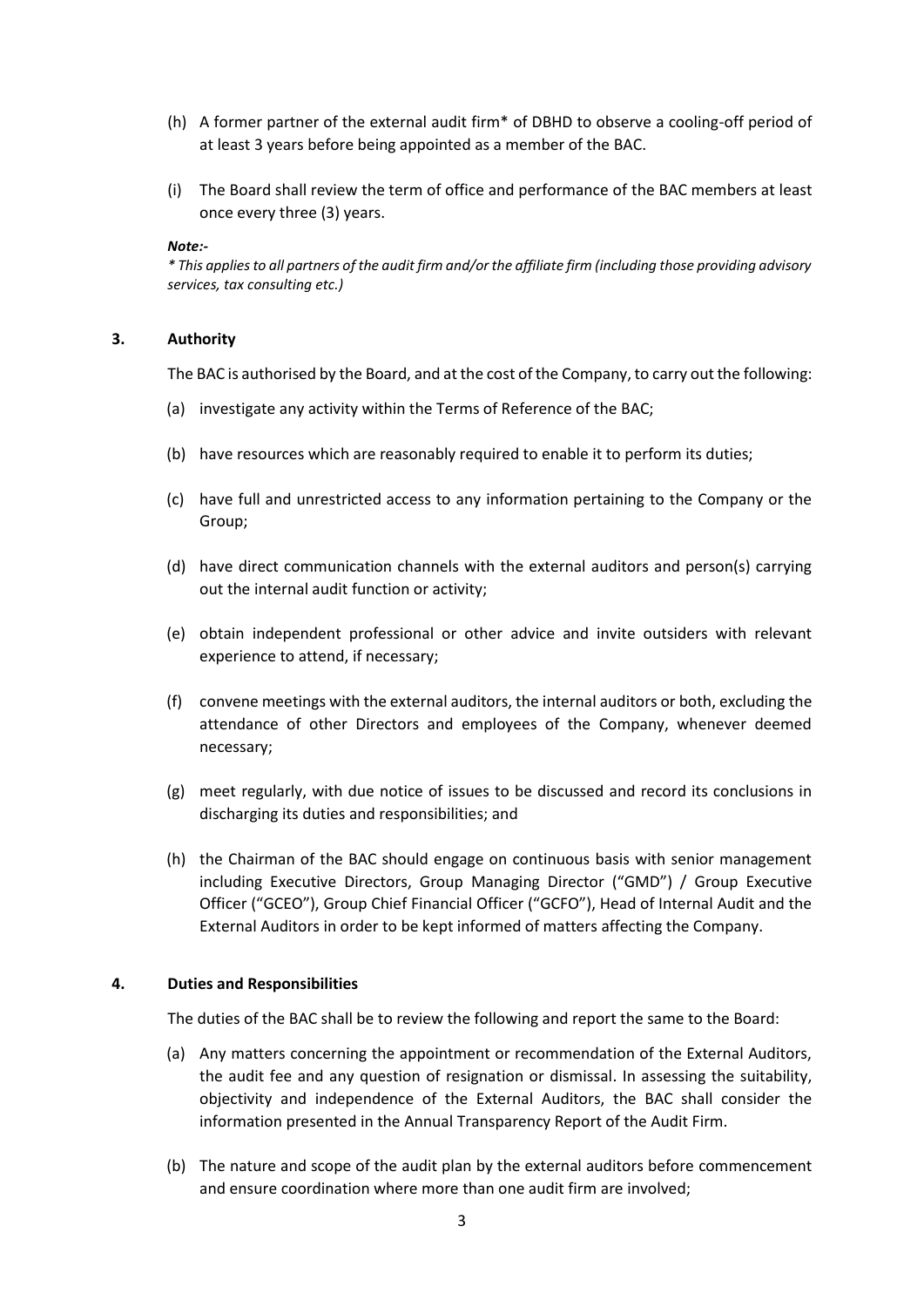- (c) External Auditors' audit reports, problems and reservations or areas of concern arising from both the interim and final audits and any other matters the External Auditors may wish to discuss (in the absence of Management where necessary);
- (d) Quarterly and year-end financial statements, focusing on any change in or implementation of major accounting policy changes, significant and unusual events, the going concern assumption and compliance with accounting standards and other legal requirements;
- (e) External Auditors' management letter and Management's response;
- (f) External Auditors' evaluation of the system of internal controls;
- (g) Assistance given by the employees to the External and Internal Auditors;
- (h) In relation to the internal audit function, to:
	- (i) review the adequacy of the scope, functions, competency and resources of internal audit function and the necessary authority to carry out its work;
	- (ii) review the internal audit plan and results of the internal audit process to ensure that appropriate actions are taken on the recommendations of the internal audit function wherever necessary;
	- (iii) oversee all internal audit functions and is authorised to commission investigations to be conducted by Internal Audit, as it deems fit.
	- (iv) the Head of Internal Audit shall report directly to the BAC and shall have direct access to the Chairman of the BAC.
- (i) Any major findings of internal investigations and Management's response;
- (j) Significant risks identified and control plans;
- (k) Any related party transactions and conflict of interest situations that may arise within the Company or the Group including any transaction, procedure or course of action that raises questions of Management integrity;
- (l) Compliance of procedures and guidelines on recurrent related party transactions;
- (m) Policies and procedures on non-audit services which may be provided by the External Auditors and its affiliates to cover amongst others the following: -
	- (i) to review the nature and extent of the non-audit services;
	- (ii) to determine the appropriateness of the level of fees
- (n) BAC Report to be set out in the annual report of the Company at the end of each financial year that complies with the following conditions pursuant to Paragraph 15.15 of the Main Market Listing Requirements of Bursa Malaysia Securities Berhad:-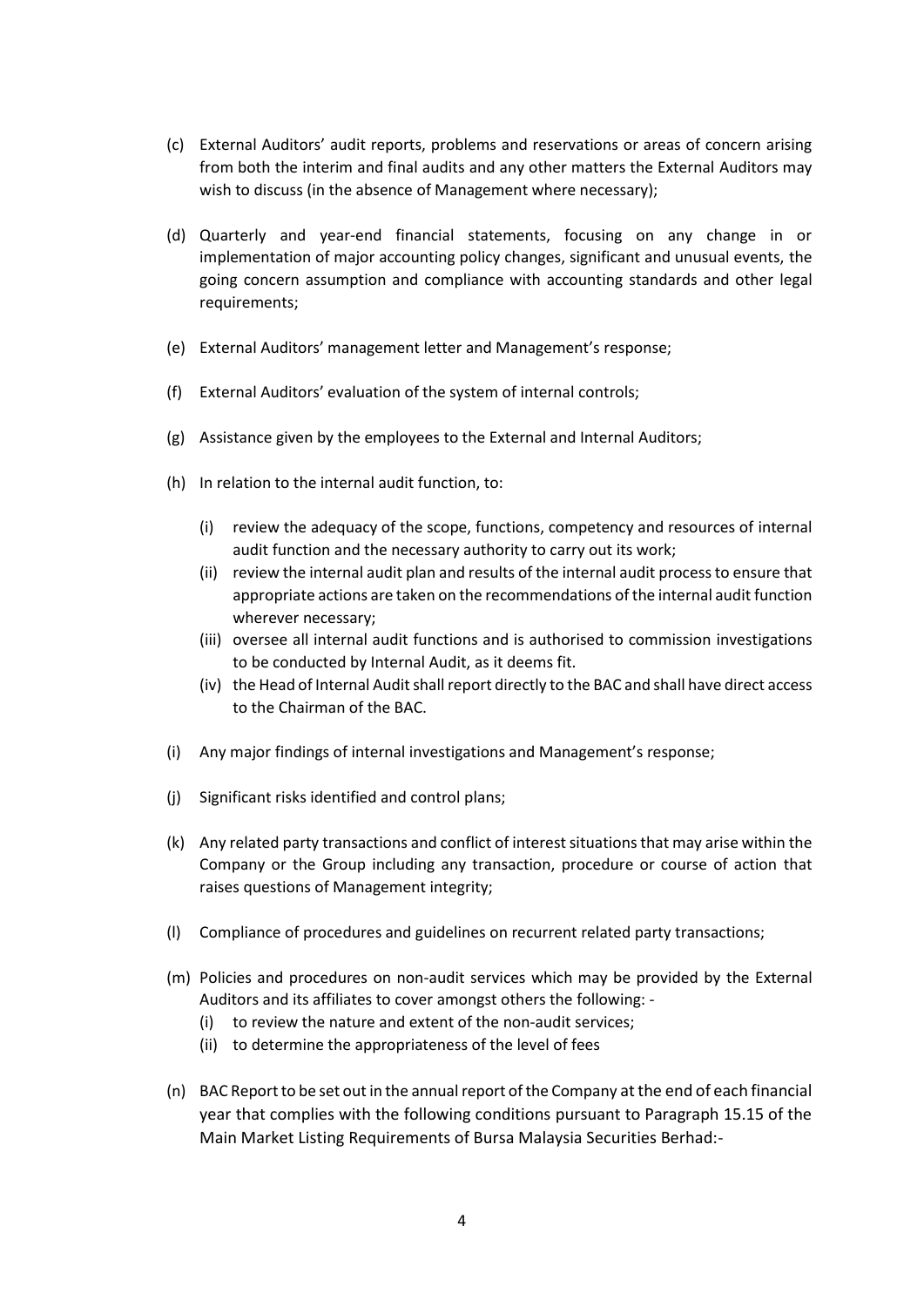- (i) the composition of the BAC, including the name, designation (indicating the chairman) and directorship of the members (indicating whether the directors are independent or otherwise);
- (ii) the number of BAC meetings held during the financial year and details of attendance of each BAC member;
- (iii) a summary of the work of the BAC in the discharge of its functions and duties for that financial year of the listed issuer and how it has met its responsibilities; and
- (iv) a summary of the work of the internal audit function.
- (o) Other topics as authorised by the Board.

#### **5. Governance**

- (a) Code of Conduct and Ethics ("COCE")
	- (i) To drive the COCE program across the Group with the assistance of the Internal Audit and the Risk Management functions, including ensuring that the COCE, which shall include managing conflicts of interest, preventing the abuse of power, corruption, insider trading and money laundering; and 'whistleblower program' is implemented across the Group, and complied with;
	- (ii) To review and endorse the COCE program for the Board's approval and monitor the progress of implementation.
	- (iii) To assess the effectiveness of the COCE program and the ethical climate of the entire organization and recommend to the Board necessary changes to the COCE.
	- (iv) To review reports on violations of the COCE and whistleblowing issues, as well as breaches involving pivotal positions.
- (b) Related Party Transactions
	- (i) To ensure that Management establishes a comprehensive framework for the purposes of identifying, evaluating, approving, reporting and monitoring conflict of interest situations and related party transactions
	- (ii) To review and report to the Board any related party transactions entered into by DBHD and the Group to ensure that:
		- all on-going transactions are in the best interest of the Group;
		- transactions are in the best interest of the Group;
		- transactions are fair, reasonable and undertaken on the Group's normal commercial terms;
		- internal control procedures with regard to such transactions are sufficient and review any conflict of interest situations or related party transactions to ensure that interested parties do not abuse their powers to gain unfair advantage; and
		- transaction is not detrimental to the interest of minority shareholders.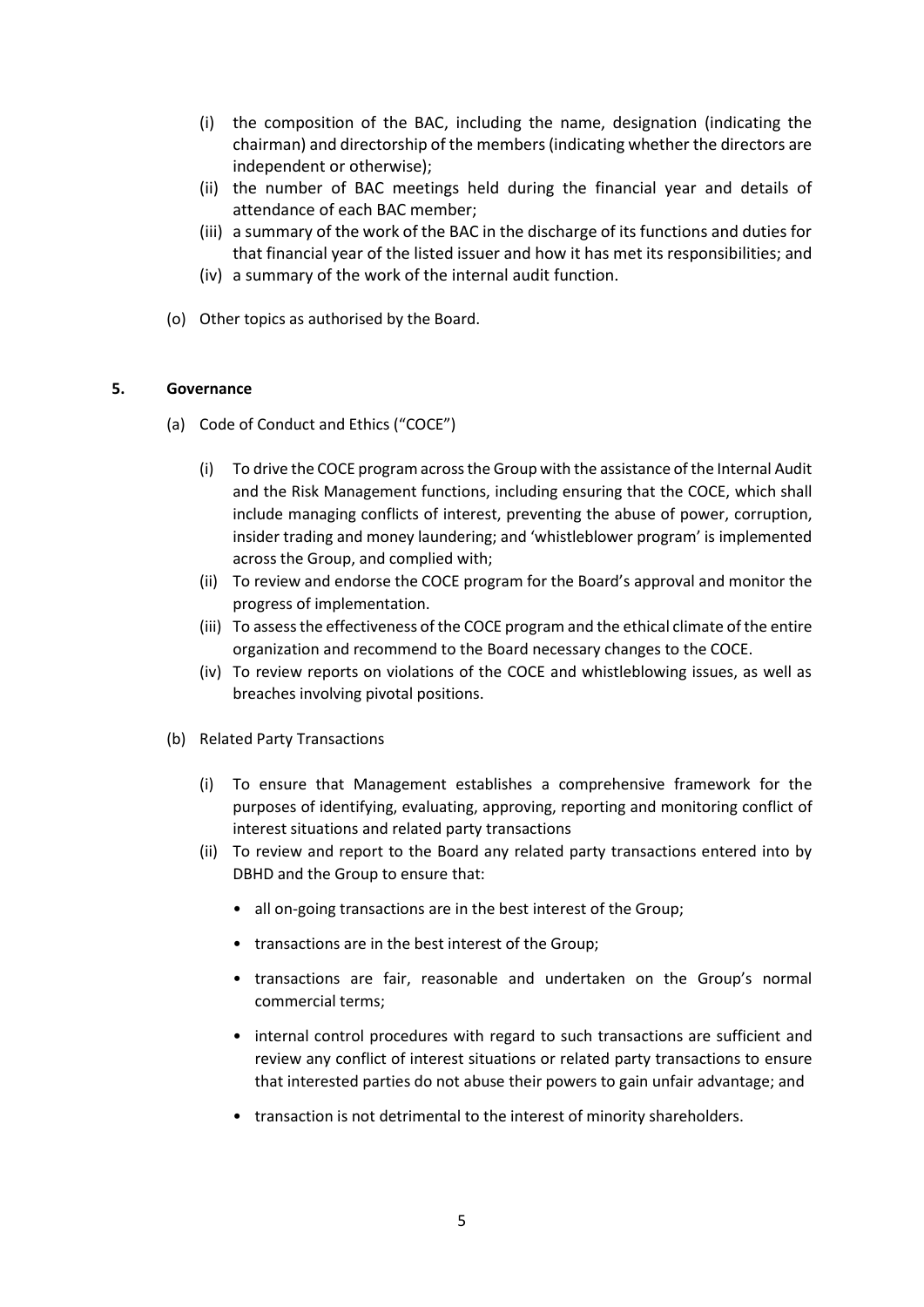#### **6. Procedures**

- (a) The BAC may regulate its own procedures and in particular, the calling of the meetings, the notice given of such meetings, the voting and the proceedings thereat, the keeping of minutes and the custody, production and inspection of such minutes.
- (b) The Secretary of the BAC shall circulate the minutes of the BAC meeting to all members of the Board.

#### **7. Meetings**

- (a) Frequency
	- (i) The BAC shall meet at least quarterly in a financial year. The Chairman of the BAC, in consultation with the Secretary, should determine the frequency of committee meetings. Additional meetings shall be scheduled as considered necessary by the Chairman of the BAC or should circumstances require.
	- (ii) The GCEO, GCFO, Head of Internal Audit and a representative of the External Auditors shall normally be invited to attend the meetings.
	- (iii) Other members of the Board may attend the meetings upon the invitation of the BAC.
	- (iv) At least once a year, the BAC shall meet with the External Auditors without the presence of the Management.
	- (v) The BAC shall meet prior to the release of the Group's Quarterly Results and Annual Reports to discuss the proposed disclosures in the quarterly announcements and annual reports.
	- (vi) The Chairman of the BAC shall ensure that BAC meeting is not combined with the main Board meeting.

### (b) Notice and Agenda

- (i) The Secretary shall issue and circulate the notice of BAC meetings confirming the venue, time and date at least five (5) working days before each meeting to the BAC members and all those who are required to attend the meeting.
- (ii) The agenda for each meeting including relevant documents and information requested by the BAC shall be circulated at least five (5) working day before each meeting to the BAC members and all those who are required to attend the meeting.
- (iii) The BAC meeting agendas shall be the responsibility of the Chairman with input from the members. Where necessary, the agenda shall include input from the GCEO, GCFO and the Head of Internal Audit and/or External Auditors.
- (iv) The Chairman may also invite other members of Management and other persons to participate in this process, if necessary.
- (c) Quorum

The quorum for a meeting of the BAC shall be two (2) members, with the majority of members present being Independent Directors. In the absence of the Chairman, the members present shall elect a Chairman from amongst them to chair the meeting.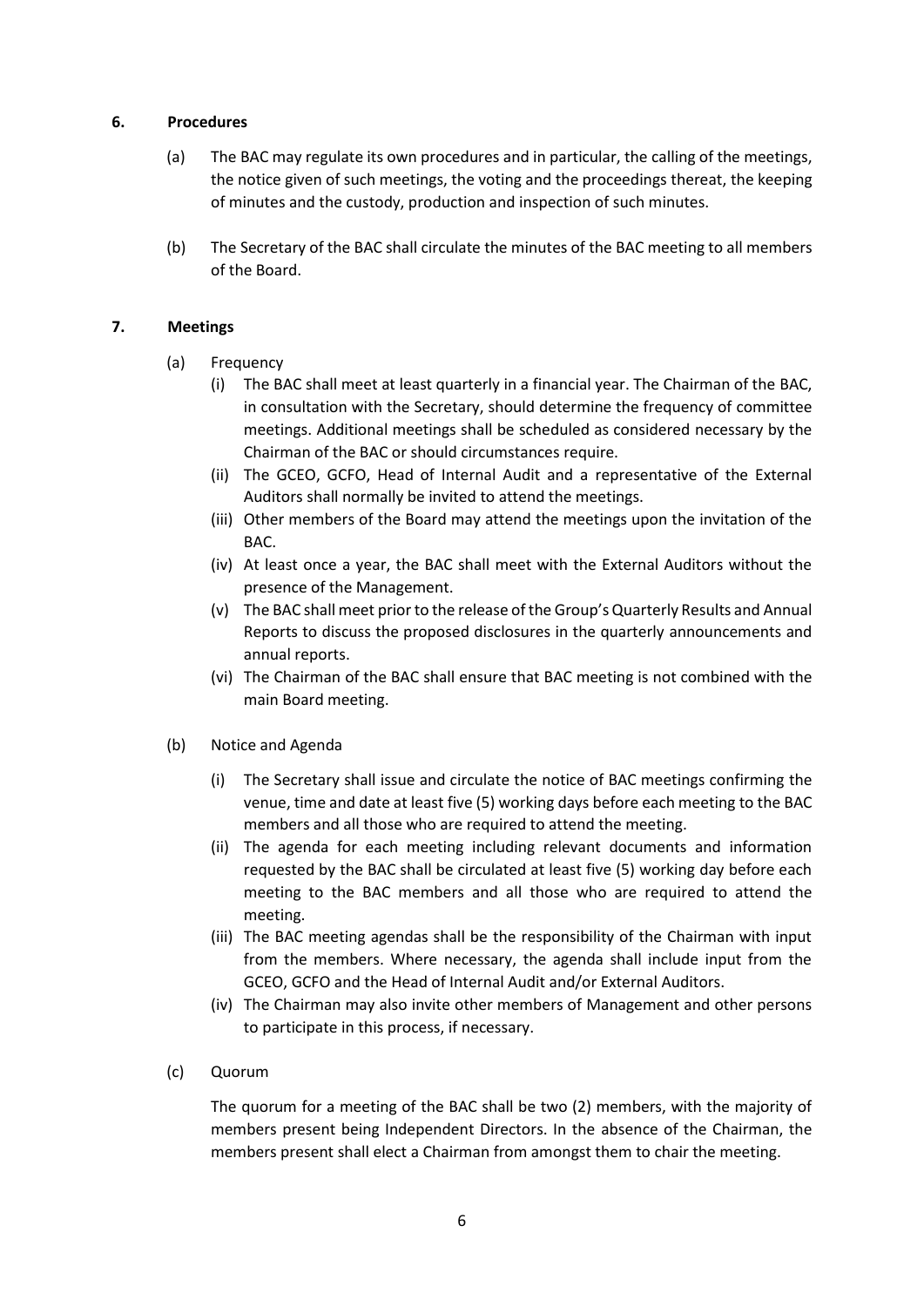- (d) Meeting Mode
	- (i) A meeting shall normally be conducted face-to-face to enable effective discussion; however, meetings may also be conducted via telephone conferencing, video conferencing or other appropriate means as determined by the BAC.
	- (ii) The BAC may from time to time and if deemed appropriate, consider and approve and/or recommend relevant matters via a Circular Resolution in writing, in lieu of formally convening a meeting. The Circular Resolution shall be as valid and effectual as if it has been passed by a meeting of the BAC duly convened. Approval of the BAC obtained by a BAC Circular Resolution must be signed or approved by all BAC members subject to Clause 7(e)(ii).
- (e) Voting
	- (i) All resolutions of the BAC shall be adopted by a simple majority vote, each member having one vote. In case of equality of votes, the Chairman of the BAC shall have a second or casting vote.
	- (ii) A BAC member is required to abstain from deliberations and voting in respect of any matter which may give rise to an actual or perceived conflict of interest situation.
- (f) Minutes of Meetings
	- (i) The minutes of the meeting shall be action oriented, and record the deliberations and decisions of the BAC. Minutes shall include compiled Board instructions as Matters Arising for discussion at each BAC meeting to ensure proper follow through.
	- (ii) The minutes shall be approved by the Chairman of the meeting at which the proceedings are held or by the Chairman of the next succeeding meeting.
	- (iii) The BAC, through its Chairman, shall update the Board on the activities undertaken by the BAC at each Board meeting.
	- (iv) The Head of Internal Audit and relevant members of Senior Management shall be provided with the minutes and Matters Arising for follow up on key actions required.
- (g) Secretary

The Secretary to the BAC shall be the Company Secretary.

#### **8. Continuous Professional Development**

The BAC members shall undertake continuous professional development training to keep themselves abreast of relevant developments in accounting and auditing standards, practices and rules.

#### **9. Annual Performance Assessment**

(a) The BAC shall perform a self-assessment annually to assess its effectiveness in carrying out the duties as set out in this Terms of Reference and report the results to the Board.